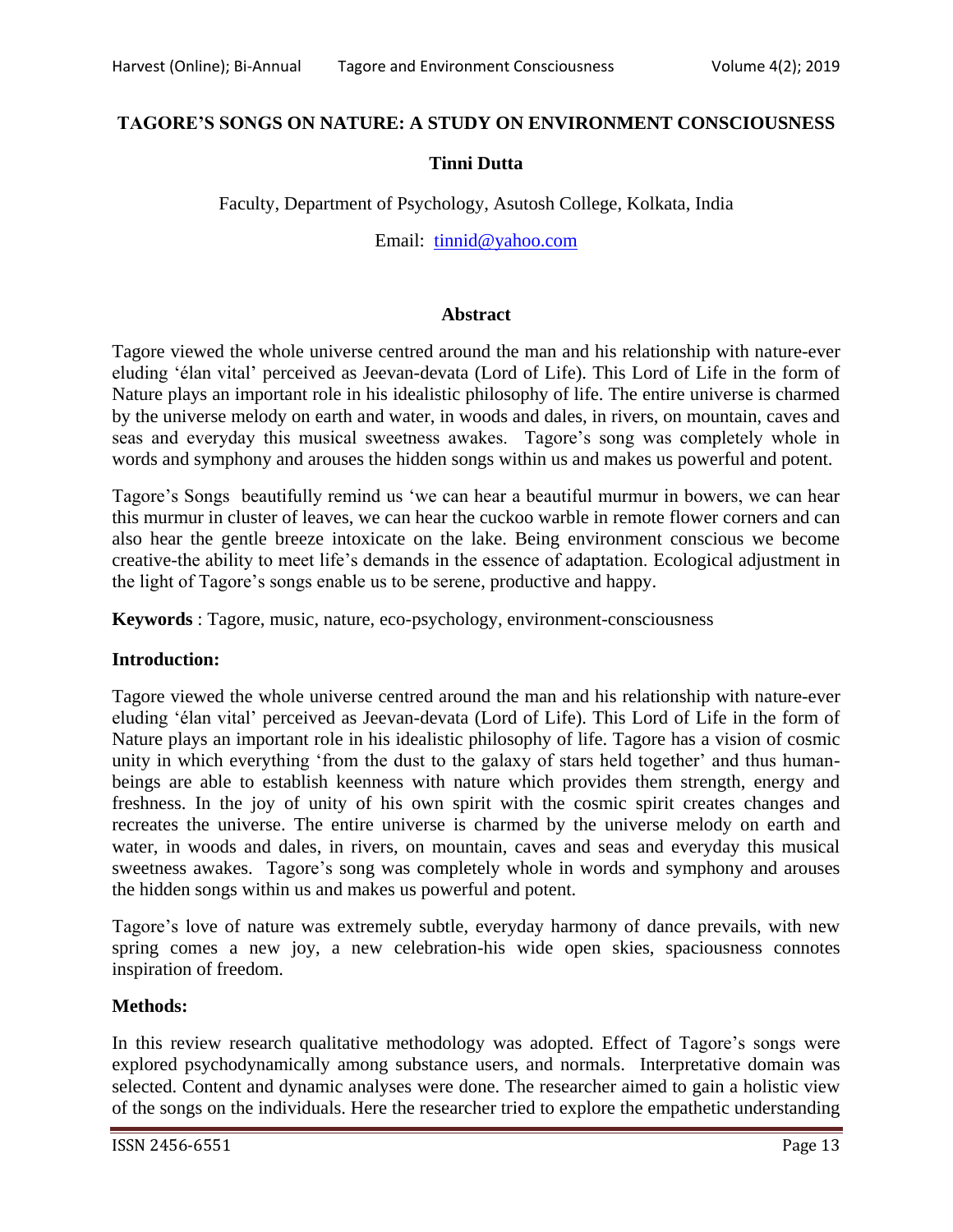of the songs and its effect. Here the principle of ecological psychology had been carried out. The perspectives attempt to understand the connection between person's behavior and environment. In-depth interview was taken initially, songs were played on, again the interview was conducted. Intra- group and intergroup analyses were done and was interpreted accordingly.

Demographic features of the population:

Substance users (Multiple-Brown sugar, alcohol, Buprenorphine mainly) were admitted in a residentially treatment centre. They were from middle class socioeconomic status. They are Bengali speaking people and were acquainted with Tagore's Songs. Their education level was HS to Graduate. Most of them were married. All of them were male. Same criteria were followed for so called normal.

## **Findings**:

Aggressive attitude was reduced among substance user. They were sensitized within the closelap of nature's songs. Affectional deprivation during childhood was noticed with a clinches of uncertainty and insecurity. It reminded us the views of Tagore. The vast nature caught hold of his imagination and looked longingly at the world of nature with a sense of wonder and mystery. Substance users were charmed with novelty and calmness with these songs. They have tried to gain serenity at least for a while and have prepared to accept prolonged psycho-therapeutic treatment. Families reported that they tried to deal with reality with calmness. Further analysis stated those who were fall in love with Tagore's songs live much better than before. In Tagore's viewpoint 'It is the same life that shoots in joy through the dust of earth in numberless blades of grass and breaks into tumultuous waves of leaves and flowers'.

On the other hand normal individuals feel stress free while they were listening to Tagore's Songs. They were able to unite with nature and feel oceanic wonder. They feel eternity and feeling of oneness with the universe, this encompasses 'a peculiar feeling', 'a sense of eternity', a feeling as of something limitless, unbounded as if it were 'oceanic'. Freud understands this oceanic feeling as being a feeling of an indissoluble bond, of being one with the external world as a whole. Individuals felt a gamut of emotion, passion and sentiment while they were responding to Tagore's songs. The earlier life history of individuals cast a shadow on some of them and makes them regressive and nostalgic. But it is only temporary, they come up with again with metamorphosed reborn. Becoming environment conscious we can postulate Freud's hypothesis-to recover from primary narcissism ego unites with nature through oceanic wonder.

### **Interpretation:**

Considering all aspects of above findings it could be stated psycho-social equilibrium could be restored by proper bonding with nature and human-beings. Tagore's Songs beautifully remind us 'we can hear a beautiful murmur in bowers, we can hear this murmur in cluster of leaves, we can hear the cuckoo warble in remote flower corners and can also hear the gentle breeze intoxicate on the lake. Being environment conscious we become creative-the ability to meet life's demands in the essence of adaptation. Creativity in such a way could be observed in diverse and private sector's as well.

Conclusion: Ecological adjustment in the light of Tagore's songs enable us to be serene, productive and happy-'Ah what is this eagerness in the world….What is this intoxicating wine